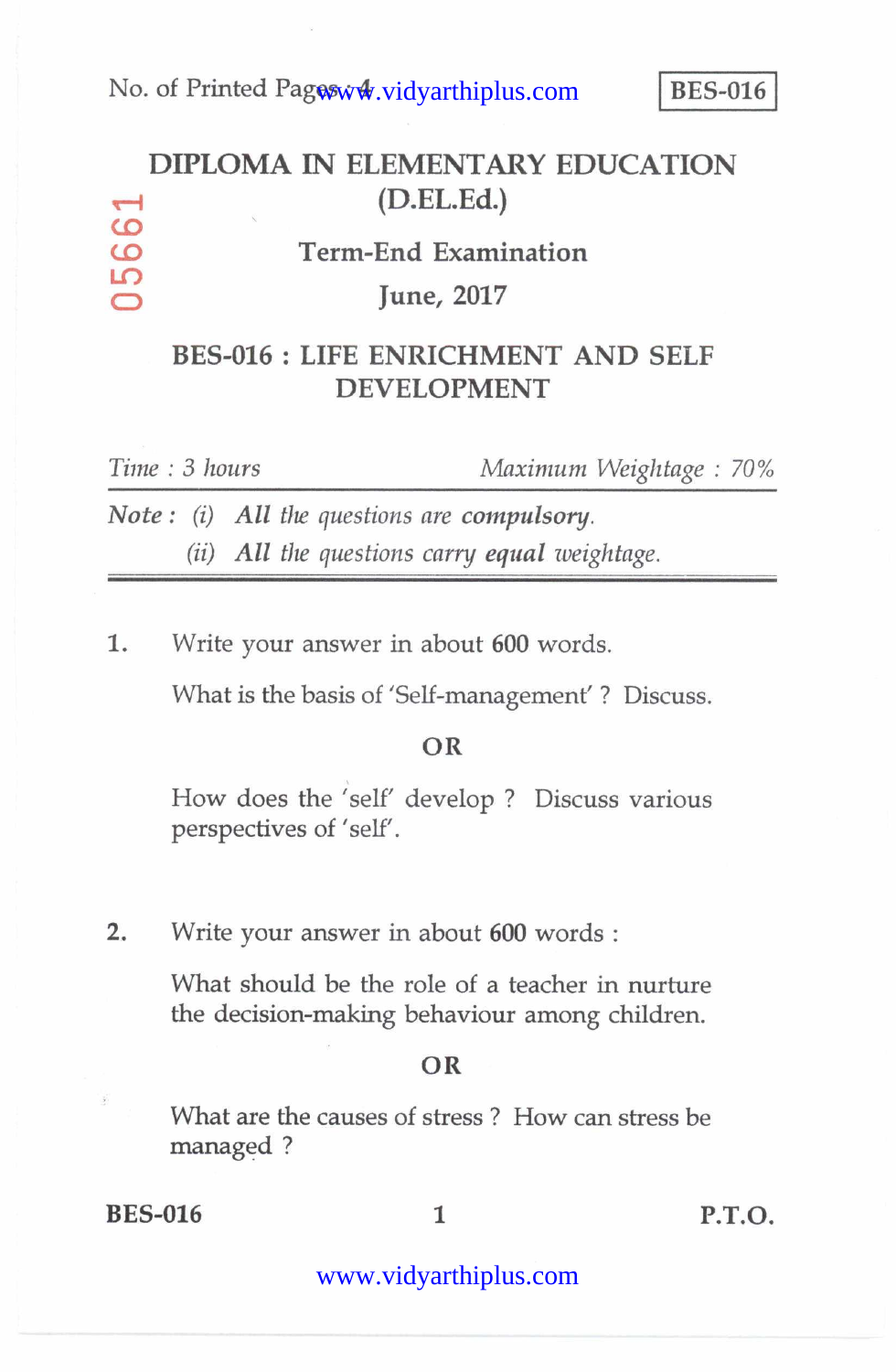- 3. Answer any four id the indiscrime questions in about **150** words each :
	- (a) Define the term 'self-awareness' with the help of suitable examples.
	- (b) Differentiate between 'self esteem' and 'self concept'.
	- (c) What do you understand by "levels of tolerance".
	- (d) Discuss the various stages of 'decision making'.
	- (e) What is meant by 'group harmony' ? Discuss with the help of examples.
	- (f) Stress levels vary on the basis of gender and personality - Explain.
- **4.** Write your answer in about **600** words :

What is Positive Mental Attitude (PMA) ? How would you develop a PMA in your children ?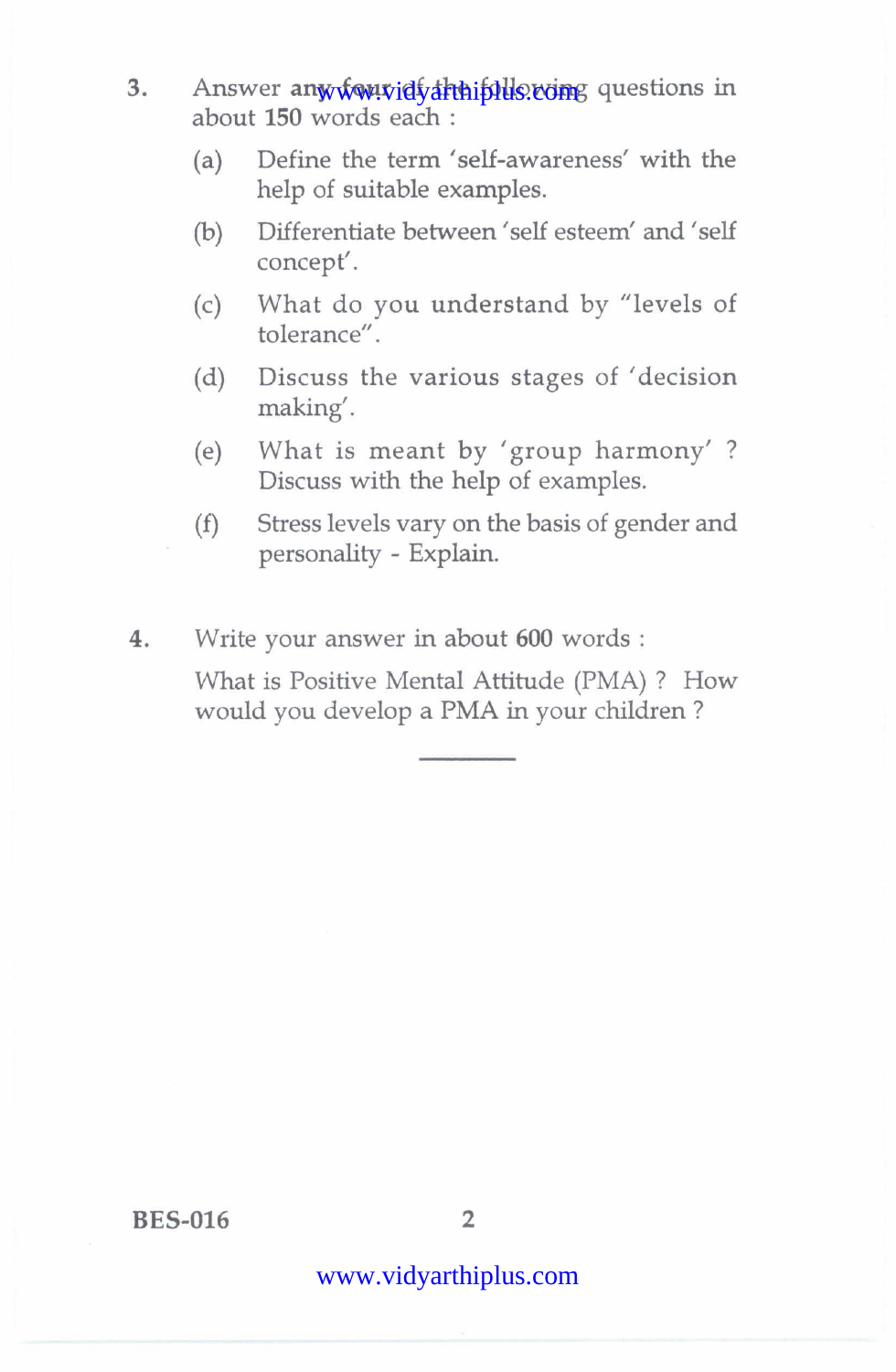www.vidyarthiplus.com

बी.ई.एस.-016

# प्रारम्भिक शिक्षा में डिप्लोमा (डी.एल.एड.)

# सत्रांत परीक्षा

## जून, 2017

# बी.ई.एस.-016: जीवन समृद्धि तथा आत्मविकास

समय: 3 घण्टे

अधिकतम भारिता : 70%

|  | नोट : (i) सभी प्रश्न अनिवार्य हैं।   |  |  |  |  |  |  |
|--|--------------------------------------|--|--|--|--|--|--|
|  | (ii) सभी प्रश्नों की भारिता समान है। |  |  |  |  |  |  |

निम्नलिखित प्रश्न का उत्तर लगभग 600 शब्दों में दीजिए। 1. 'आत्म-प्रबन्धन' का क्या आधार है ? चर्चा कोजिए।

#### अथवा

'आत्म' का विकास कैसे होता है ? 'आत्म' के विविध परिप्रेक्ष्यों की चर्चा कीजिए।

निम्नलिखित प्रश्न का उत्तर लगभग 600 शब्दों में दीजिए।  $2.$ बच्चों में निर्णयकारी व्यवहार के संवर्धन हेतु अध्यापक की क्या भूमिका होनी चाहिए?

#### अथवा

'तनाव' के क्या कारण हैं? तनाव-प्रबन्धन कैसे किया जा सकता है?

**BES-016** 

P.T.O.